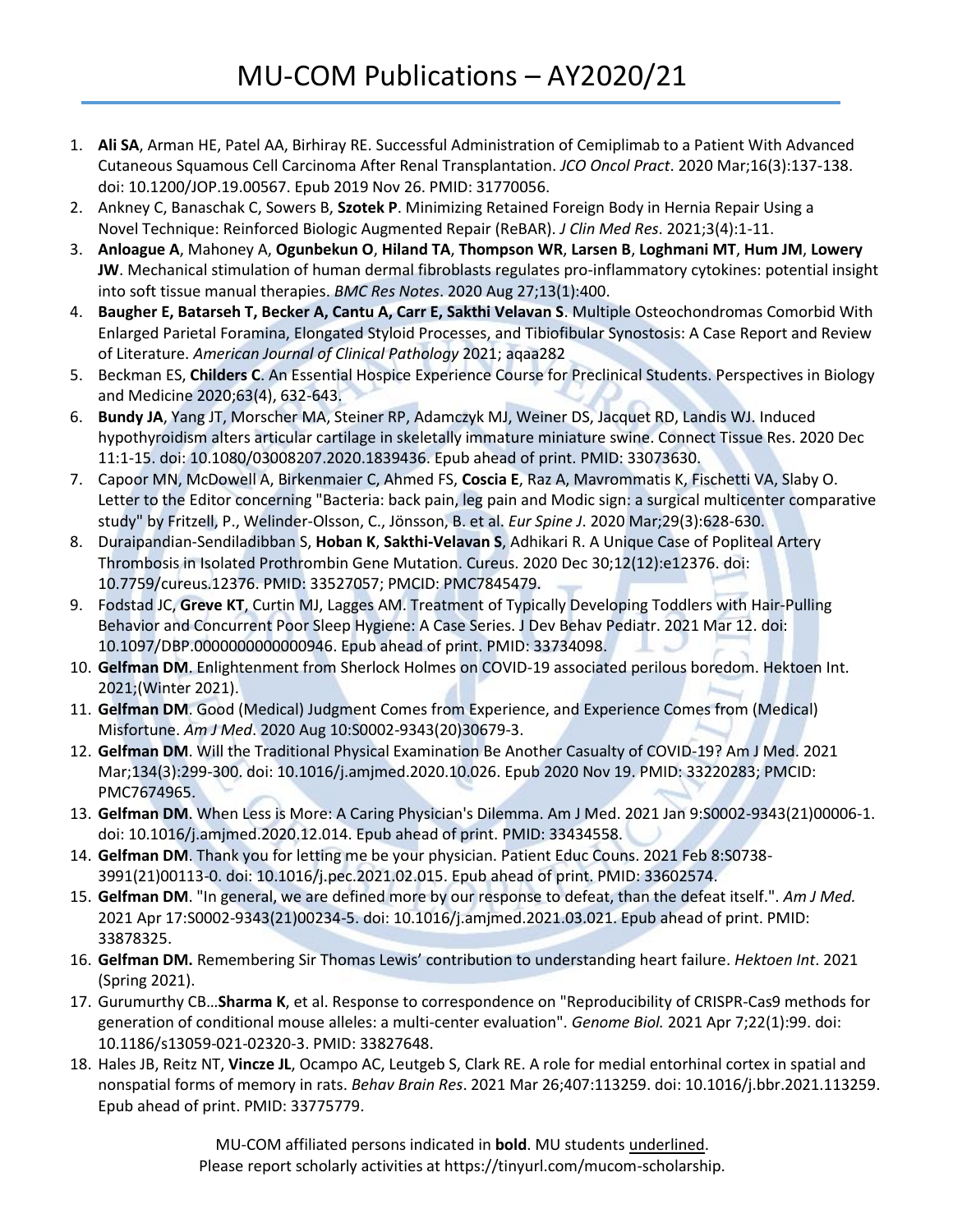- 19. **Hofschulte-Beck SL**, Hickman SE, Blackburn JL, Mack LM, Unroe KT. Attitudes and Experiences of Frontline Nursing Home Staff Toward Coronavirus Testing. J Am Med Dir Assoc. 2021 Jan;22(1):215-217. doi: 10.1016/j.jamda.2020.11.001. Epub 2020 Nov 5. PMID: 33253637; PMCID: PMC7643623.
- 20. Hu K, King JL, Romick CA, **Dufeau DL**, Witmer LM, Stubbs TL, Rayfield EJ, Benton MJ. Ontogenetic endocranial shape change in alligators and ostriches and implications for the development of the non-avian dinosaur endocranium. Anat Rec (Hoboken). 2020 Dec 12. doi: 10.1002/ar.24579. Epub ahead of print. PMID: 33314780.
- 21. Huang C, Song T, **Mukherji SK**, Zhang L, Lu J, Chen X, Xian J. Comparative Study Between Integrated Positron Emission Tomography/Magnetic Resonance and Positron Emission Tomography/Computed Tomography in the T and N Staging of Hypopharyngeal Cancer: An Initial Result. *J Comput Assist Tomogr*. 2020 Jul/Aug;44(4):540-545.
- 22. James SM, **Nahmias RA**. Engaging hospitalized youth with medication education groups during the COVID-19 pandemic. Ment Health Clin. 2020 Sep 30;10(5):305-306. doi: 10.9740/mhc.2020.09.305. PMID: 33062558; PMCID: PMC7534818.
- 23. **Johnstone BH**, **Miller HM**, Beck MR, Gu D, Thirumala S, **LaFontaine M**, Brandacher G, **Woods EJ**. Identification and characterization of a large source of primary mesenchymal stem cells tightly adhered to bone surfaces of human vertebral body marrow cavities. *Cytotherapy*. 2020 Aug 30:S1465-3249(20)30791-X.
- 24. **Johnstone BH**, Messner F, Brandacher G, **Woods EJ**. A Large-Scale Bank of Organ Donor Bone Marrow and Matched Mesenchymal Stem Cells for Promoting Immunomodulation and Transplant Tolerance. Front Immunol. 2021 Feb 26;12:622604. doi: 10.3389/fimmu.2021.622604. PMID: 33732244; PMCID: PMC7959805.
- 25. Mather KJ, Tjaden AH, **Hoehn A**, Nadeau KJ, Buchanan TA, Kahn SE, Arslanian SA, Caprio S, Atkinson KM, Cree-Green M, Utzschneider KM, Edelstein SE, Consortium R. Precision and Accuracy of Hyperglycemic Clamps in a Multicenter Study. Am J Physiol Endocrinol Metab. 2021 Mar 1. doi: 10.1152/ajpendo.00598.2020. Epub ahead of print. PMID: 33645253.
- 26. Metzler-Wilson K, **Wilson TE**, Ausmus SM, Sventeckis AM. Effect of sensory blockade and rate of sensory stimulation on local heating induced axon reflex response in facial skin. *Auton Neurosci*. 2021 Apr 7;233:102809. doi: 10.1016/j.autneu.2021.102809. Epub ahead of print. PMID: 33862476.
- 27. Mitchell LS, **Barela K**, Krapf JM, Govind V, Tolson H, Goldstein AT. Plasma cell vaginitis and cervicitis. J Case Rep Images Obstet Gynecol 2020;6: 100065Z08LM2020.
- 28. Ogbu D, **Xia E**, Sun J. Gut instincts: vitamin D/vitamin D receptor and microbiome in neurodevelopment disorders. *Open Biol.* 2020 Jul;10(7):200063.
- 29. **Orcutt MA**, Orcutt SA. Nuanced Trans-scaphoid, Perilunate Fracture Dislocations With Complete Scapholunate Dissociation: Two Cases With Proximal Row Preservation. J Am Acad Orthop Surg Glob Res Rev. 2020 Dec 21;4(12):e20.00092. doi: 10.5435/JAAOSGlobal-D-20-00092. PMID: 33350621; PMCID: PMC7755517.
- 30. Ordaz JD, **Chicoine NH**, Manaloor JJ, Bakr SM, Raskin JS. Seemingly inconsequential yet catastrophic: the importance of wound washout with minute depressed skull fracture from a dog bite. *Childs Nerv Syst.* 2021 Jun 7. doi: 10.1007/s00381-021-05239-z. PMID: 34097098.
- 31. **Peppin JF**, Raffa RB, Schatman ME. The Polysubstance Overdose-Death Crisis. J Pain Res. 2020;13:3405-3408.
- 32. **Peppin J**, Pergolizzi J, Kraus A, Raffa R. "Short Review of Ischemia- and Hypoxia-Protective Roles of 'Big Potassium' (BK) Channels." *Journal of Biosciences and Medicines* 2021 9:150-160.
- 33. **Peppin JF**, Pergolizzi JV Jr, Gan TJ, Raffa RB. The problem of postoperative respiratory depression. J Clin Pharm Ther. 2021 Mar 3. doi: 10.1111/jcpt.13382. Epub ahead of print. PMID: 33655504.
- 34. **Peppin JF**, Pergolizzi JV Jr, Fudin J, Meyer TA, Raffa RB. History of Respiratory Stimulants. *J Pain Res*. 2021 Apr 16;14:1043-1049. doi: 10.2147/JPR.S298607. PMID: 33889020; PMCID: PMC8057823.
- 35. **Peppin JF**, Pergolizzi JV Jr, Dahan A, Raffa RB. Are opioid receptor antagonists adequate for "Opioid" overdose in a changing reality? *J Clin Pharm Ther.* 2021 Apr 28. doi: 10.1111/jcpt.13320. Epub ahead of print. PMID: 33913179.
- 36. **Petrovic M**, Hickman SE, Mack L, Unroe KT. Ann Longterm Care. 2021. DOI: 10.25270/altc.2021.02.00006

MU-COM affiliated persons indicated in **bold**. MU students underlined. Please report scholarly activities at https://tinyurl.com/mucom-scholarship.